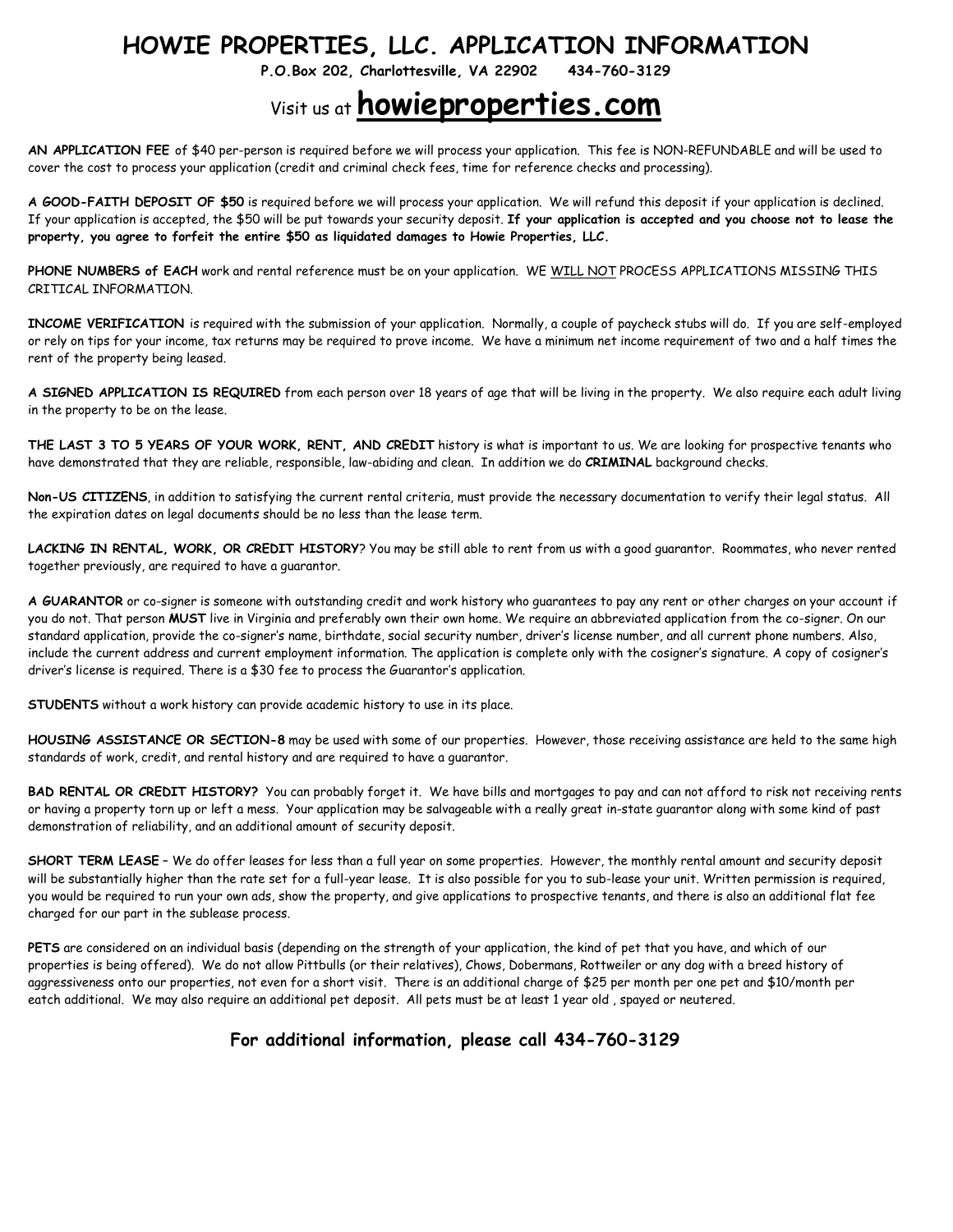# **Howie Properties, LLC Deposit and Application Contract**

I, \_\_\_\_\_\_\_\_\_\_\_\_\_\_\_\_\_\_ , am applying to rent the property at: \_\_\_\_\_\_\_\_\_\_\_\_\_\_\_\_ from Howie Properties, LLC.

I am paying an application fee of \$\_\_\_\_\_\_. This fee is to cover administration costs, expenses, and time of Howie Properties, LLC staff to verify the information submitted.

**I am depositing \$50.00 with Howie Properties, LLC to be used in the following ways:**

- **If my application is approved, the entire deposit will be credited towards my security deposit. The balance of the security deposit will be due immediately upon approval of my application.**
- **If my application is approved and I do not lease the property for which I have applied, I agree to forfeit the \$50.00 as liquidated damages to Howie Properties, LLC.**
- **If my application is not approved, this deposit will be returned in full.**
- I understand that I have not been approved to rent from Howie Properties, LLC at this time, and that this deposit does not "hold" the property for me.

\_\_\_\_\_\_\_ I understand that Howie Properties, LLC. will continue to accept applications for this property, and that if there is an interruption in processing my application (from a lack of information, for information that can not be confirmed, for an application that is not complete, or information is insufficient, etc.,)  $that$   $my$ application will lose its first-come status, and the next in-line application will then be processed completely or til its interruption.

*Payment may be made by cash, check, or money order. If payment is made by check, no money will be returned until your check has cleared our bank. We charge a service fee of \$45 for bounced checks.*

\_\_\_\_\_\_\_\_\_\_\_\_\_\_\_\_\_\_\_\_\_\_\_\_\_\_\_\_\_\_\_\_\_\_\_\_\_\_\_\_\_\_\_\_\_\_ \_\_\_\_\_\_\_\_\_\_\_

APPLICANT'S SIGNATURE DATE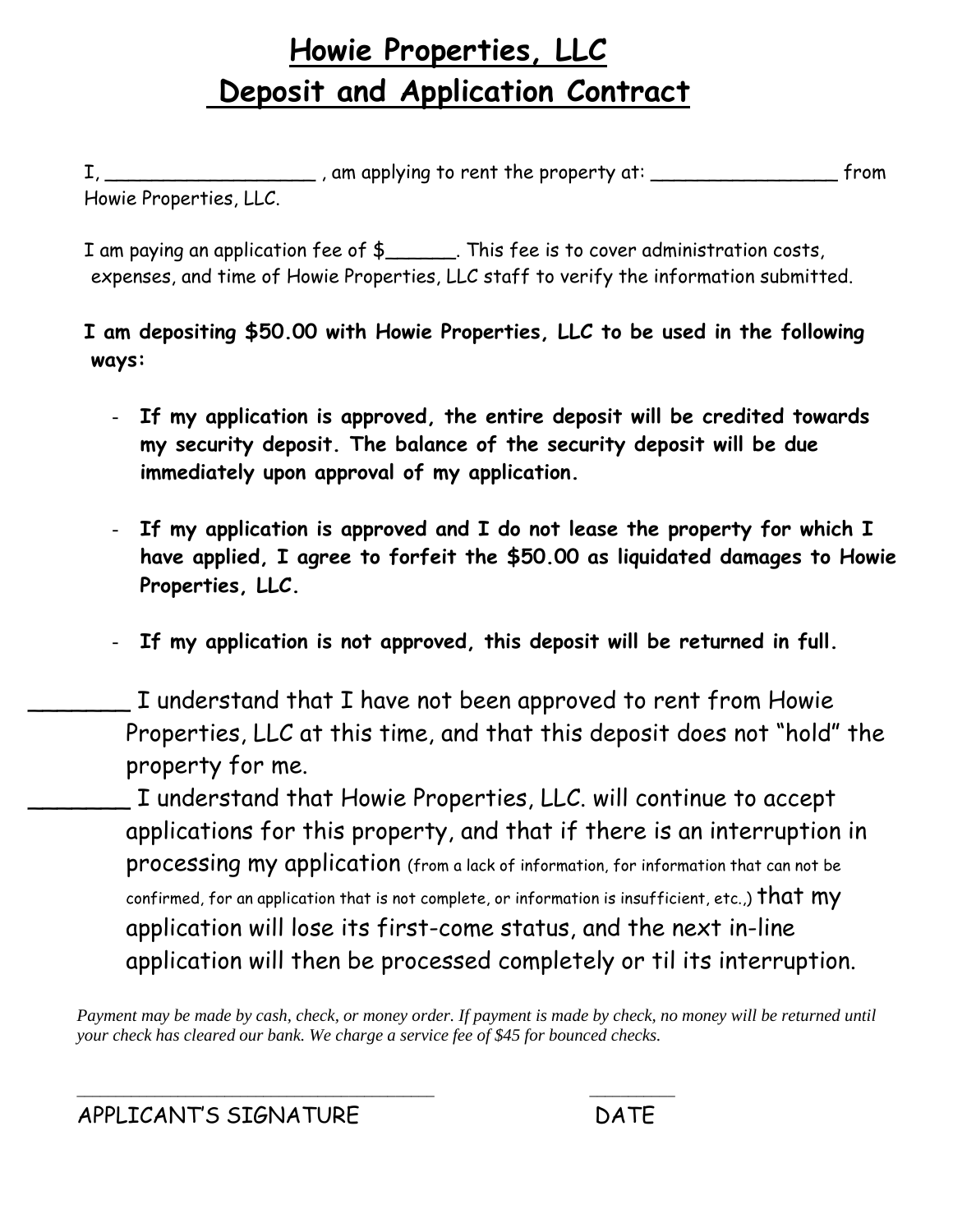HOWIE PROPERTIES, LLC. The contract of the address applying for: P.O.Box 202 Date of Application: Charlottesville, VA 22902 Proposed Lease Date: (434) 974-6021; Fax 974-6825

Application Fee Paid:

### RENTAL APPLICATION

Each adult is *required* to complete a *separate application* and provide a valid picture ID. Please, DO NOT leave **any** questions unanswered. Write "none" or "n/a" if the information requested does not apply to you. Before applying, please read our requirements in the attached "Howie Properties, LLC. Application Information."

|         |             | Home       | Work    |     |    |
|---------|-------------|------------|---------|-----|----|
| Name    |             | Phone      | Phone   |     |    |
| Date of | Social      | Driver's   | US      |     |    |
| Birth   | Security No | License No | Citizen | Yes | No |

This agreement made this date by and between HOWIE PROPERTIES, LLC., manager for the Owner, hereinafter called "Landlord" and the below signed, hereafter called "Applicant". Applicant authorizes the Landlord, his employees, agents, or representatives to make any and all inquiries necessary to verify the information provided herein, including but not limited to direct contact with Applicant's employer, landlords, credit, neighbors, police, government agencies and any and all other sources of information which the Landlord may deem necessary and appropriate within his sole discretion. The Applicant represents to the Landlord that the application has been **completed in full** and all the information provided herein is true, accurate and complete to the best of the Applicant's knowledge and further, agrees that if any such information is not as represented, or if the application is incomplete the Applicant may, at the Landlord's sole discretion, be disqualified. The Applicant provides the information contained on this form. Landlord is not liable to the Applicant, his heirs, executors, administrators, or assigns for any damages of any kind, actual or consequential by reason of the verification by the Landlord of the information provided by the Applicant, and Applicant hereby releases the Landlord, his agent, employees, representatives and all sources from any and all actions, causes of action of any kind or nature that may arise by virtue of the execution or implementation of the agreement provided herein.

Date Signature

RENTAL HISTORY (Please give at least your last three landlords, starting with the most recent. Please answer all questions. Phone numbers are critical and must be supplied by you, the applicant!)

| Current Address: |                                                                                         |                            |                                                                                                                                                                |
|------------------|-----------------------------------------------------------------------------------------|----------------------------|----------------------------------------------------------------------------------------------------------------------------------------------------------------|
| How long at      |                                                                                         | (street, city, state, zip) |                                                                                                                                                                |
|                  |                                                                                         |                            |                                                                                                                                                                |
|                  |                                                                                         |                            |                                                                                                                                                                |
|                  |                                                                                         |                            |                                                                                                                                                                |
|                  |                                                                                         |                            |                                                                                                                                                                |
| How long at      |                                                                                         | (street, city, state, zip) |                                                                                                                                                                |
|                  |                                                                                         |                            |                                                                                                                                                                |
|                  |                                                                                         |                            |                                                                                                                                                                |
|                  |                                                                                         |                            |                                                                                                                                                                |
|                  |                                                                                         |                            |                                                                                                                                                                |
| How long at      |                                                                                         | (street, city, state, zip) |                                                                                                                                                                |
|                  |                                                                                         |                            |                                                                                                                                                                |
|                  |                                                                                         |                            |                                                                                                                                                                |
|                  |                                                                                         |                            |                                                                                                                                                                |
|                  |                                                                                         |                            | EMPLOYMENT (Please give at least your last 3 consecutive employers, starting with the most recent. Phone numbers are critical and must be supplied by you, the |
|                  | applicant! Be sure to supply your most recent pay-stubs with your completed application |                            |                                                                                                                                                                |
|                  |                                                                                         |                            |                                                                                                                                                                |
|                  |                                                                                         |                            | Position ______________________Employer ____________________________City and state ___________________________                                                 |
| <b>CURRENT</b>   |                                                                                         |                            |                                                                                                                                                                |
| <b>PREVIOUS</b>  |                                                                                         |                            |                                                                                                                                                                |
|                  |                                                                                         |                            | _Employer ________________________________City and state _______________________                                                                               |